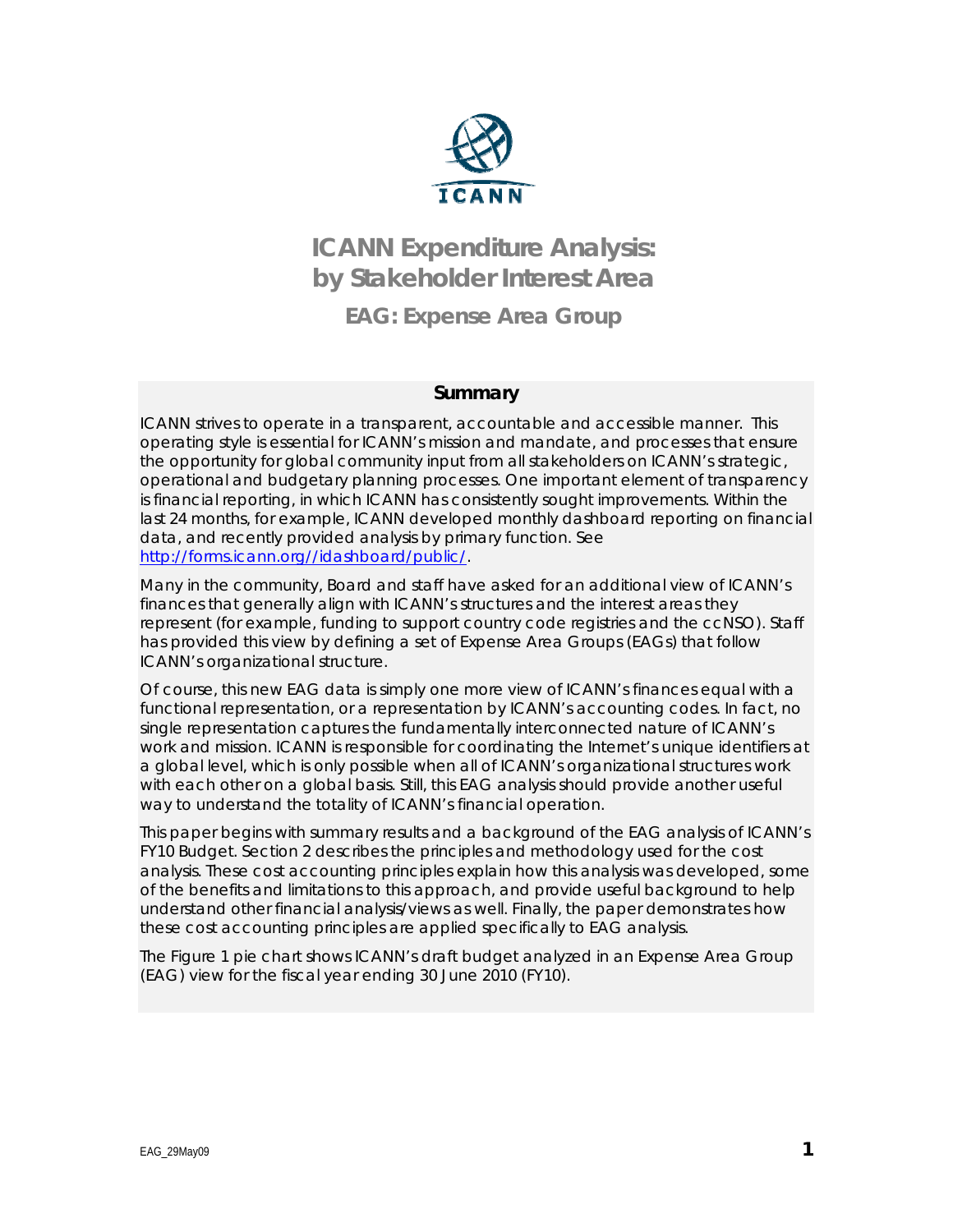

**Figure 1 – ICANN's FY10 budget broken down by Expense Area Group (EAG)**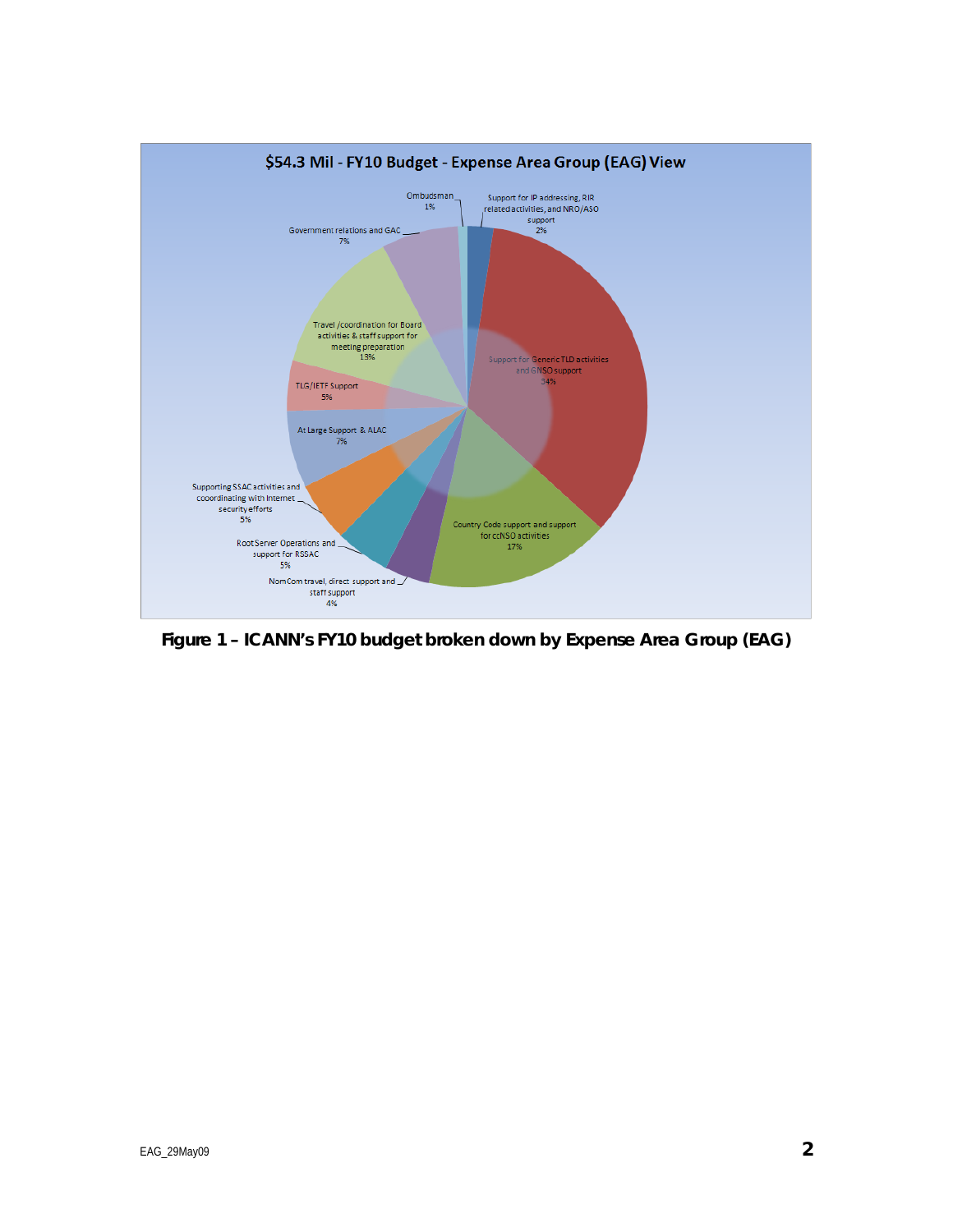## **1. Summary Results of the Cost Analysis**

ICANN's FY10 draft Operating Plan and Budget proposes operating expenses of \$54.7 million. Historically, ICANN's budget and expenses have been shown in the natural (traditional) accounts, as Figure 2 shows. Natural accounts are the summary categories used in ICANN's general ledger (financial) system. A useful model for understanding this might be to consider a typical household budget, which allocates funds for rent, transportation, food and clothing, among other items.



**Figure 2 – ICANN's FY10 budget shown in natural accounts**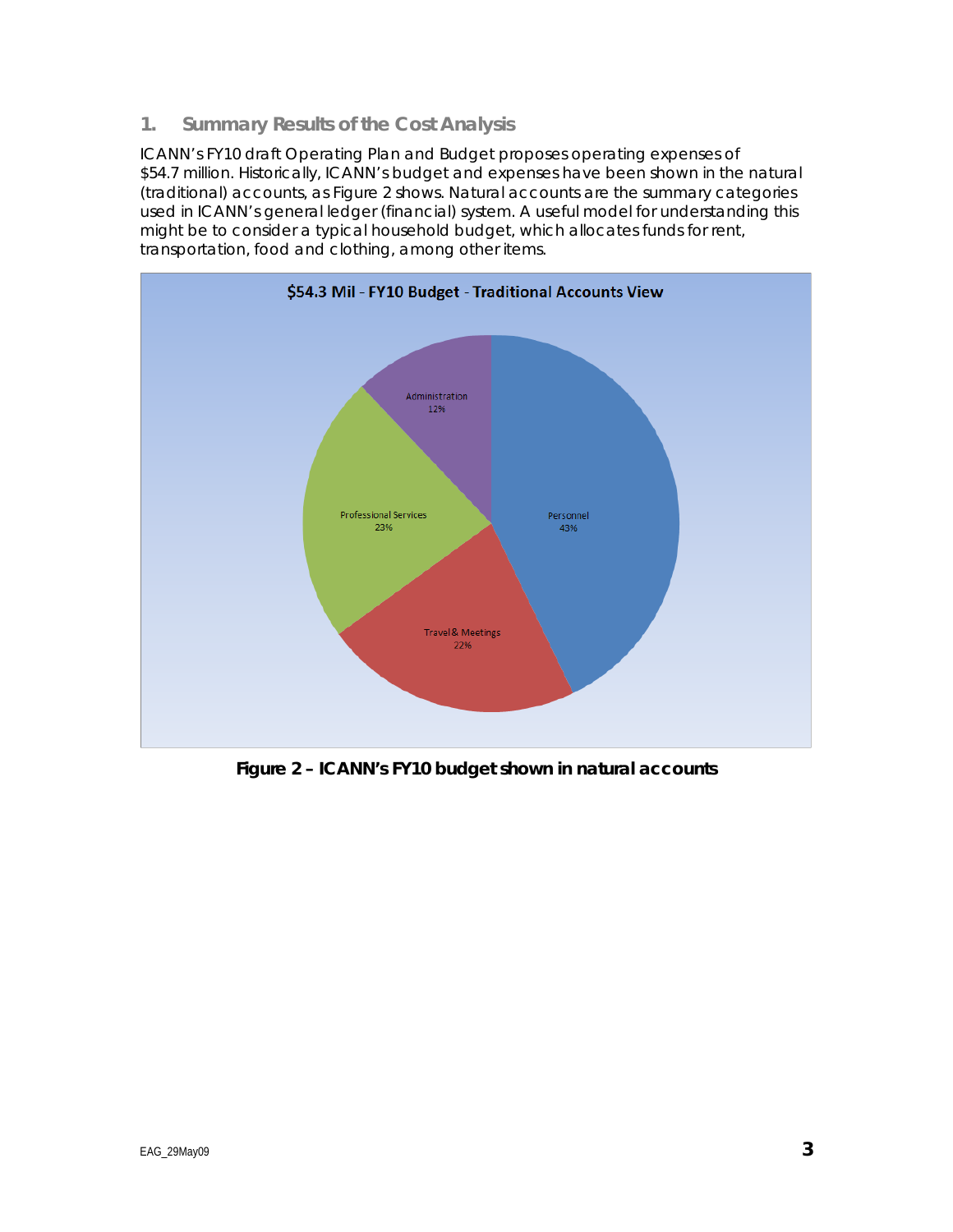In response to community requests, ICANN now provides expenses in a functional breakdown, as shown in Figure 3. A simple way to think about this functional breakdown is that it shows the purposes behind ICANN spending. Going back to the household budget analogy, the purposes behind spending might be job-related expenses (cutting across categories, to include some of clothing and some of transportation expenses), or education expenses (which could include both transportation and direct tuition fees). ICANN's functional view of expenses (covering FY09 actual expenses) is displayed on the ICANN dashboard along with descriptions of the associated costs. See http://forms.icann.org//idashboard/public/.

Note that neither the natural account nor the functional reporting is more correct than the other. Each helps answer different questions. The community (or staff or Board) may want to know how much ICANN spends on travel, and the natural account report provides the simplest way to obtain an answer. If the question is the level of expenses on New gTLDs, the functional report provides the right information.



In addition, the posted FY10 budget framework shows the proposed FY10 budget displayed in this functional format along with more descriptions of the functional activities. See http://www.icann.org/en/planning/.

**Figure 3 – ICANN's FY10 budget broken down by function**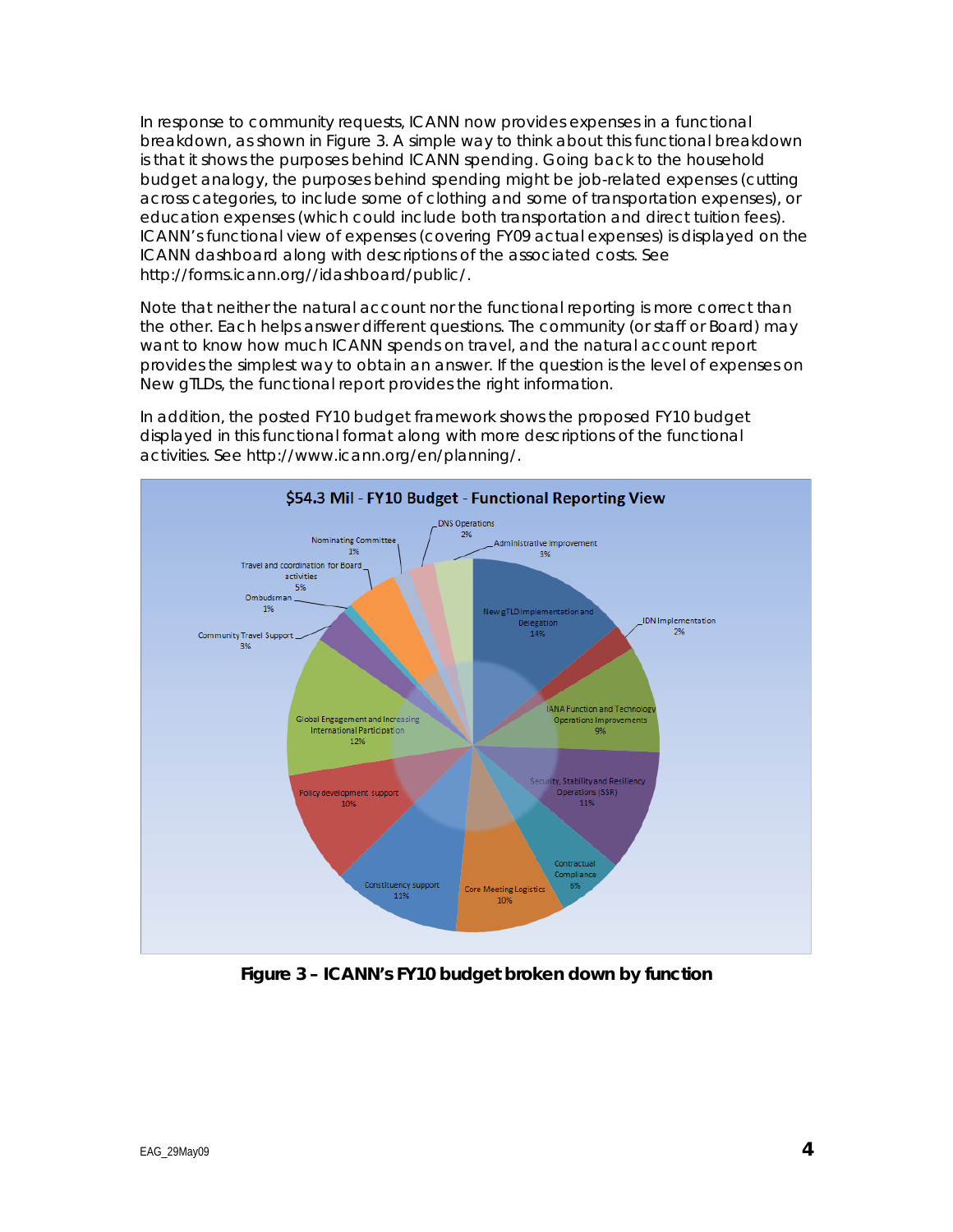Community feedback on ICANN's functional reporting has been generally favorable. This has led to the request for other types of detailed reporting that can help answer different questions. Many have requested an expense breakdown by stakeholder interest area such as by advisory committee and supporting organization, and the general area of ICANN's work interests that they represent. Typical questions include:

- How much does ICANN spend in support of generic domain name registration operations and the GNSO?
- What percentage of ICANN's budget is spent on country code TLD registries versus generic TLD registries?

These questions require looking at the cross-functional aspects that contribute to these areas. To respond to these requests, we created an Expense Area Group (EAG) report.

Again using the household budget analogy, EAG reporting for a household could be allocating the household budget according to household member. One example would be determining the amount spent on each household member in total (education, clothing, food, transportation, housing, etc.).

To determine a set of appropriate Expense Area Groups or interest areas that would cover ICANN's entire budget and still represent the appropriate interest areas and stakeholders, the EAG relies on the ICANN structure as shown in Figure 4. This organizational structure chart also appears on ICANN's website.



**Figure 4 – ICANN's structure**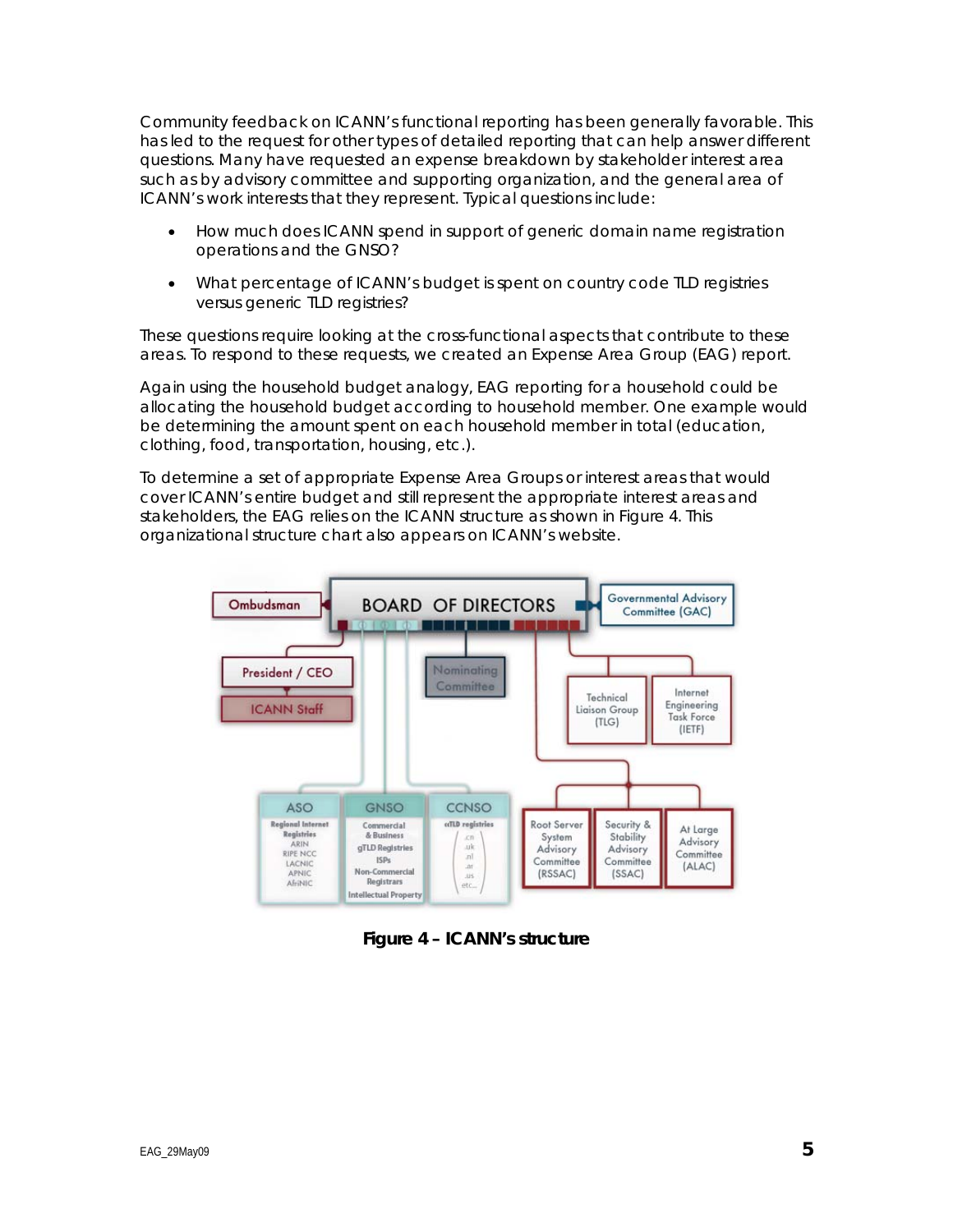From the ICANN structure in Figure 4, we developed a list of groups that represents ICANN's stakeholders and interest areas. Collectively these groups are called Expense Area Groups, or EAGs. A brief description for the EAGs used in this cost analysis appears in Figure 5.

|    | Short Description of Expense Area Group (EAG)                                        |
|----|--------------------------------------------------------------------------------------|
|    | Support for IP addressing, RIR related activities, and NRO/ASO support               |
| 2  | Support for generic TLD activities and GNSO support                                  |
| 3  | Country Code support and support for ccNSO activities                                |
| 4  | NomCom travel, direct support and staff support                                      |
| 5  | Root server operations and support for RSSAC activities                              |
| 6  | Supporting SSAC activities and coordinating with Internet security efforts           |
|    | At-Large support and support for ALAC activities                                     |
| 8  | <b>TLG/IETF Support</b>                                                              |
| 9  | Travel and coordination for Board activities & staff support for meeting preparation |
| 10 | Government relations and support for GAC activities                                  |
| 11 | Ombudsman                                                                            |
|    |                                                                                      |

**Figure 5 – Expense Area Groups (EAGs)**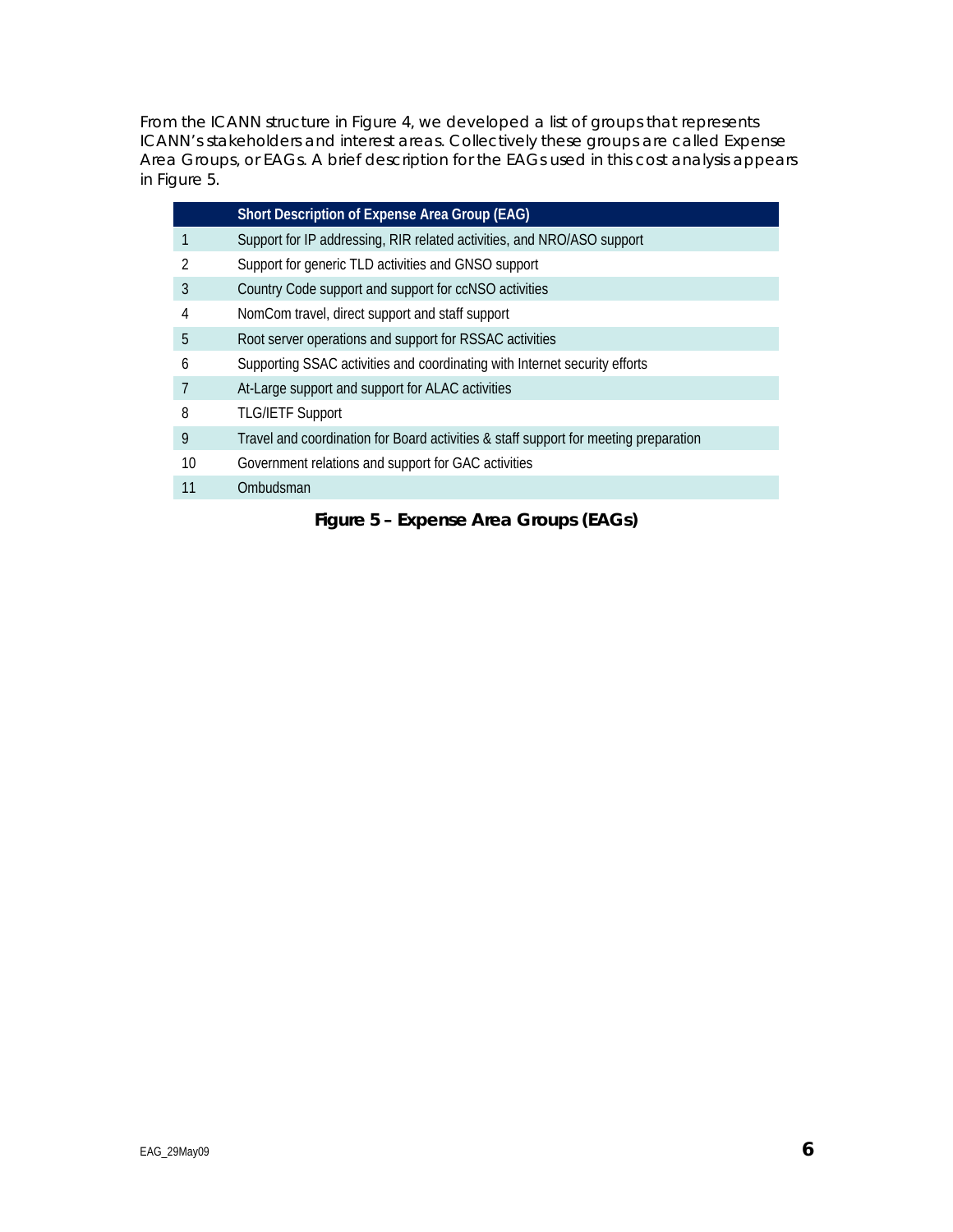The FY10 budget cost analysis broken down by EAG is shown in Figure 6. To understand the activities considered in each category, see Figure 7, which explains, for example, the cost/activity elements of country code registry and ccNSO support actually allocated to this category.

Not surprisingly, the expenses required to support generic TLDs and the GNSO represent the highest percentage (34.4%) of ICANN's budget. This expense includes for example, resources required to support gTLD registries and registrars, contractual compliance, policy and secretariat support for the GNSO, IANA function services for generic registries, meeting and travel costs for large portions of ICANN meetings, registry/registrar focused meetings, global engagement, responding to stakeholder interests, awareness, participation, translations, and travel support for GNSO council members. This amount also includes the bulk of the costs for the New gTLD implementation and operational readiness for New gTLDs. (Note that the amount would not include expenses/support provided by the ccNSO or GAC in consideration of new generic TLDs. Total project spending is better understood in the functional analysis chart. This area is discussed in greater detail later on Page 11.)

Expenditures required to support country code operations and the activities of the ccNSO require the next largest percentage (16.7%) of the ICANN budget. This includes IANA function services for country code registries, policy and secretariat support work for the ccNSO, and travel support for community members.



**Figure 6 – ICANN's FY10 budget broken down by Expense Area Group (EAG)**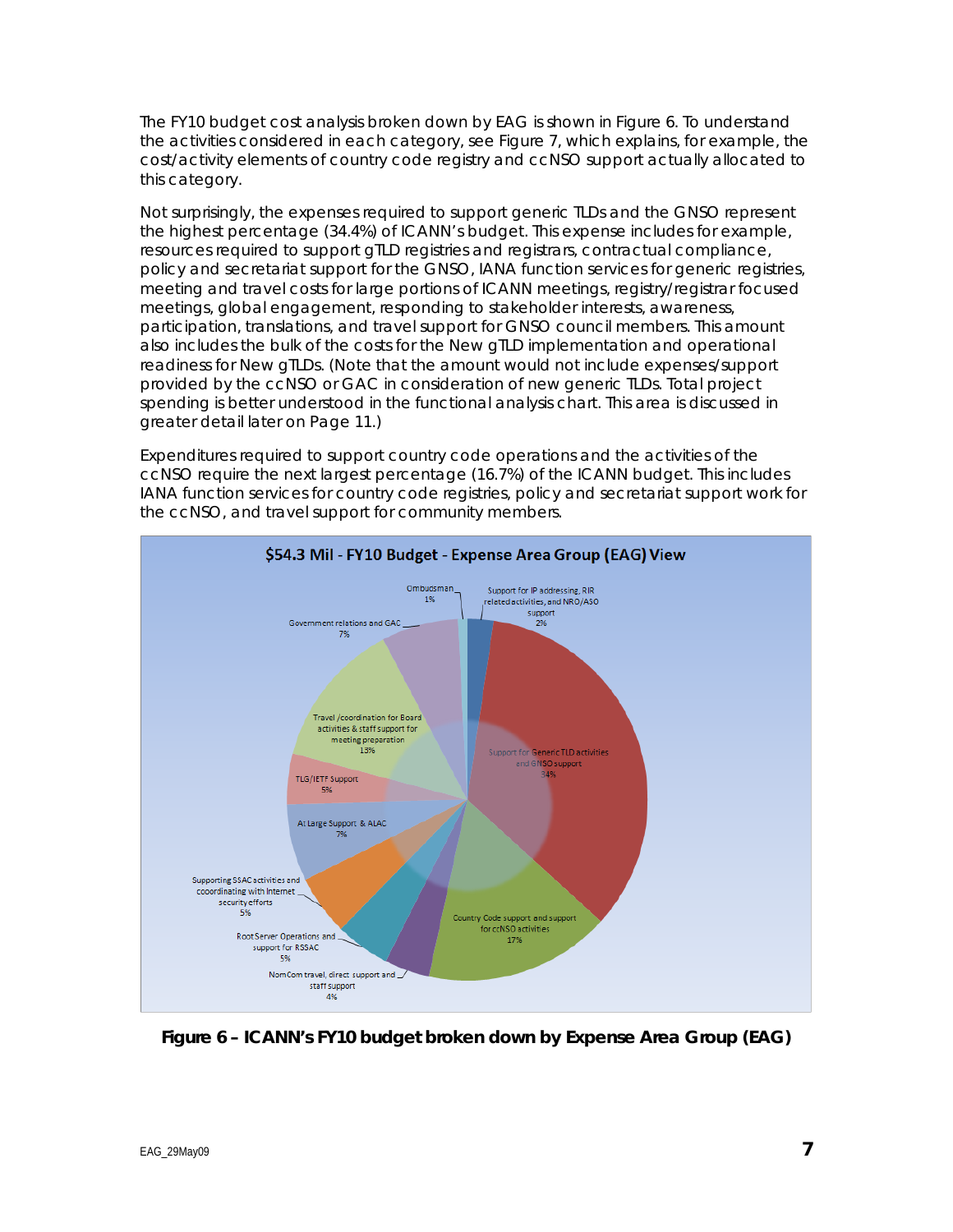Travel and coordination for Board activities and staff support to prepare for Board meetings (13.2% of the ICANN budget) includes the costs of personnel and communication systems dedicated to support Board meetings, an allocation of staff time across all departments used to support Board meetings and Board activities as well as the direct costs to support Board members' travel to ICANN meetings, Board workshops, and selected other meetings.

Figure 7, Expense Area Group (EAG) analysis for ICANN, describes in more detail the costs associated with each section.

| Analysis for Expense Area Groups (EAGs)                                                                                                                                                                                                                                                                                                                                                                                                                                                                                                                                                                                                                                                                                                                                                                                                                                                                                                                                                                                                                                                                                                                                                                                                                                                                            |            |       |
|--------------------------------------------------------------------------------------------------------------------------------------------------------------------------------------------------------------------------------------------------------------------------------------------------------------------------------------------------------------------------------------------------------------------------------------------------------------------------------------------------------------------------------------------------------------------------------------------------------------------------------------------------------------------------------------------------------------------------------------------------------------------------------------------------------------------------------------------------------------------------------------------------------------------------------------------------------------------------------------------------------------------------------------------------------------------------------------------------------------------------------------------------------------------------------------------------------------------------------------------------------------------------------------------------------------------|------------|-------|
| 1-Support for IP addressing, RIR related activities and NRO/ASO support<br>Portion of IANA personnel costs<br>Other departmental costs<br>Policy support for the ASO<br>An allocation of overhead costs such as rent, human resources, accounting<br>Global engagement with regional RIRs                                                                                                                                                                                                                                                                                                                                                                                                                                                                                                                                                                                                                                                                                                                                                                                                                                                                                                                                                                                                                          | 1,276,442  | 2.3%  |
| 2-Support for Generic TLD activities and GNSO support<br>Core services to support contracted generic TLDs such as:<br>Personnel and other costs required to support gTLD registries<br>Personnel and other costs required to support ICANN accredited registrars<br>Contractual compliance for registrars and registries<br>Policy support work for the GNSO<br>Secretariat support for GNSO<br>Data escrow services for registrants (through registrars)<br>IANA functions services for generic registries<br>Dedicated meetings such as regional meetings for registries and registrars and<br>intercessional GNSO meetings<br>A large portion of ICANN meetings (about 30%)<br>Security, stability, and resiliency efforts for registry/registrar issues<br>Provide travel support for selected GNSO council members<br>An allocation of overhead costs such as rent, human resources, accounting<br>Global engagement, responding to stakeholders, awareness<br>Plus financially significant projects such as:<br>New gTLD implementation project<br>Contractual compliance related projects (e.g., Whois accuracy, privacy/proxy study)<br>Operational readiness for New gTLDs<br>Conduct IDN Technical test and implement IDN Protocol (a share)<br>Facilitate the completion of the IDNA protocol (a share) | 18,687,532 | 34.4% |
| 3-Country Code support and support for ccNSO activities<br>Core services to country code TLDs and the ccNSO such as:<br>IANA functions services for country code registries<br>Conduct ccTLD training courses                                                                                                                                                                                                                                                                                                                                                                                                                                                                                                                                                                                                                                                                                                                                                                                                                                                                                                                                                                                                                                                                                                      | 9,062,481  | 16.7% |

**Figure 7 – Expense Area Group (EAG) analysis for ICANN (cont)**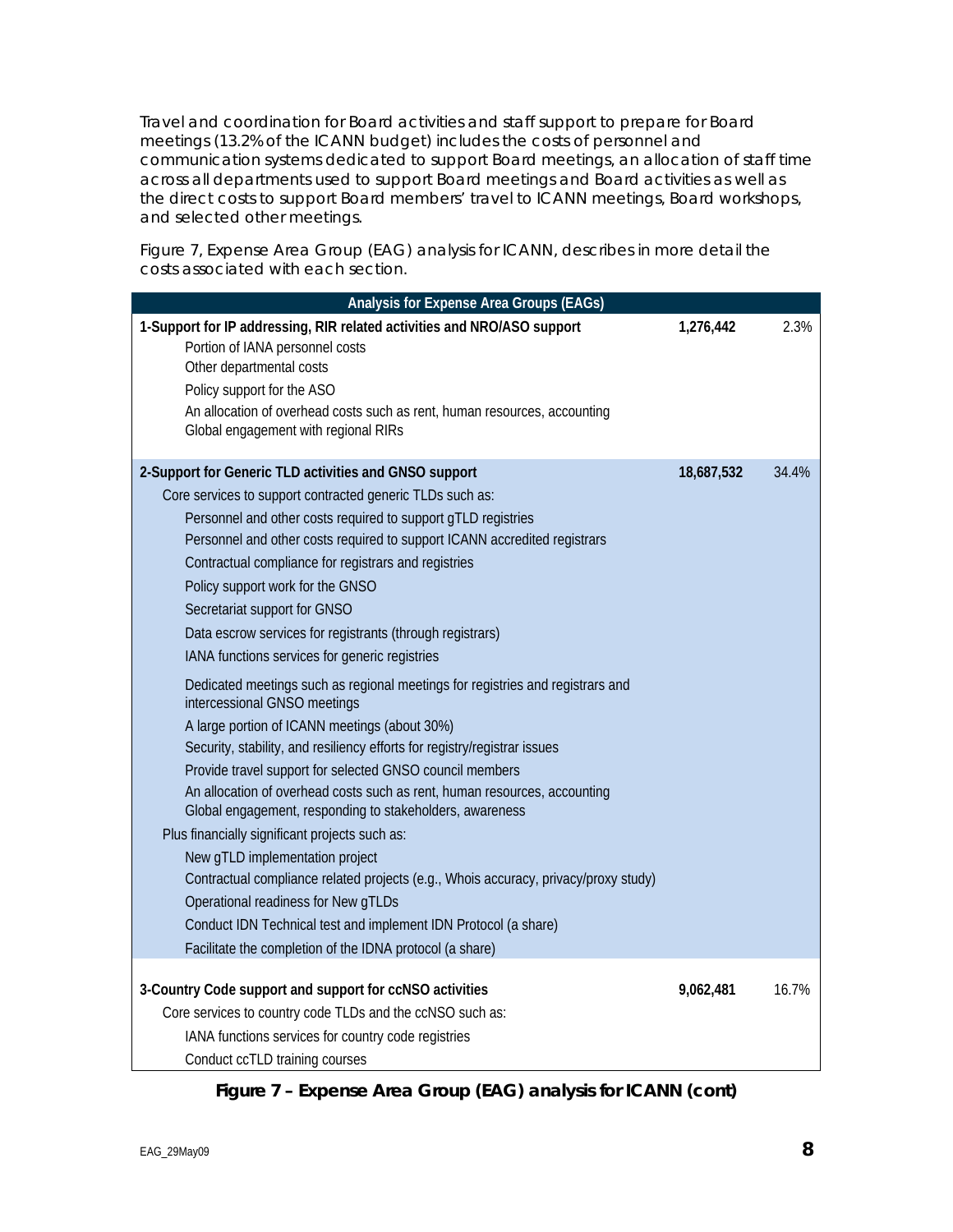| Cost Analysis for Expense Area Groups (EAGs) (cont)                                                                                                      |           |      |
|----------------------------------------------------------------------------------------------------------------------------------------------------------|-----------|------|
| Local presence in regions, engagement with ccTLDs, regional organizations                                                                                |           |      |
| Communications to support cc issues                                                                                                                      |           |      |
| Policy support work for the ccNSO                                                                                                                        |           |      |
| Provide secretariat support for ccNSO                                                                                                                    |           |      |
| Provide constituency travel resources as needed to meetings                                                                                              |           |      |
| An allocation of overhead costs such as rent, human resources, accounting                                                                                |           |      |
|                                                                                                                                                          |           |      |
| 3-Country Code support and support for ccNSO activities (cont)                                                                                           |           |      |
| Plus financially significant projects such as:                                                                                                           |           |      |
| Complete the IDN ccTLD Fast Track implementation plan                                                                                                    |           |      |
| Conduct IDN Technical test and implement IDN Protocol (a share)                                                                                          |           |      |
| Facilitate the completion of the IDNA protocol (a share)                                                                                                 |           |      |
| Draft and execute operational readiness plan to accommodate the delegation of<br>new ccIDNs                                                              |           |      |
|                                                                                                                                                          |           |      |
| 4-NomCom travel, direct support and staff support                                                                                                        | 2,197,637 | 4.0% |
| Provide travel resources as needed for NomCom members to meetings                                                                                        |           |      |
| Provide travel resources to candidates as needed                                                                                                         |           |      |
| Provide secretariat and other administrative and technical support                                                                                       |           |      |
| Meeting and other support costs for NomCom meetings                                                                                                      |           |      |
| Develop informational materials, conduct outreach, event coordination to solicit<br>statements of interest from members of the global internet community |           |      |
| Conduct independent candidate evaluation and due diligence, using third party                                                                            |           |      |
| contractors as needed                                                                                                                                    |           |      |
| An allocation of overhead costs such as rent, human resources, accounting                                                                                |           |      |
| 5-Root Server Operations and Support for RSSAC activities                                                                                                | 2,650,241 | 4.9% |
| Technical and administrative support for RSSAC                                                                                                           |           |      |
| Readiness building for DNSSEC for IANA-related zones                                                                                                     |           |      |
| Operation and Maintenance of L-ROOT systems                                                                                                              |           |      |
| Recurring bandwidth for co-location servers                                                                                                              |           |      |
| An allocation of overhead costs such as rent, human resources, accounting                                                                                |           |      |
| 6-Supporting SSAC activities and coordinating with Internet security efforts                                                                             | 2,924,278 | 5.4% |
| Technical and administrative support for SSAC                                                                                                            |           |      |
| Conduct ICANN corporate security and continuity programs                                                                                                 |           |      |
| Conduct ICANN collaborative engagement on DNS security, stability and resiliency                                                                         |           |      |
| to include responding to DNS abuse                                                                                                                       |           |      |
| An allocation of overhead costs such as rent, human resources, accounting                                                                                |           |      |
| Plus financially significant projects such as:                                                                                                           |           |      |
| Facilitate security, stability and resiliency review of applications for New gTLDs                                                                       |           |      |
|                                                                                                                                                          |           |      |

**Figure 7 – Expense Area Group (EAG) analysis for ICANN (cont)**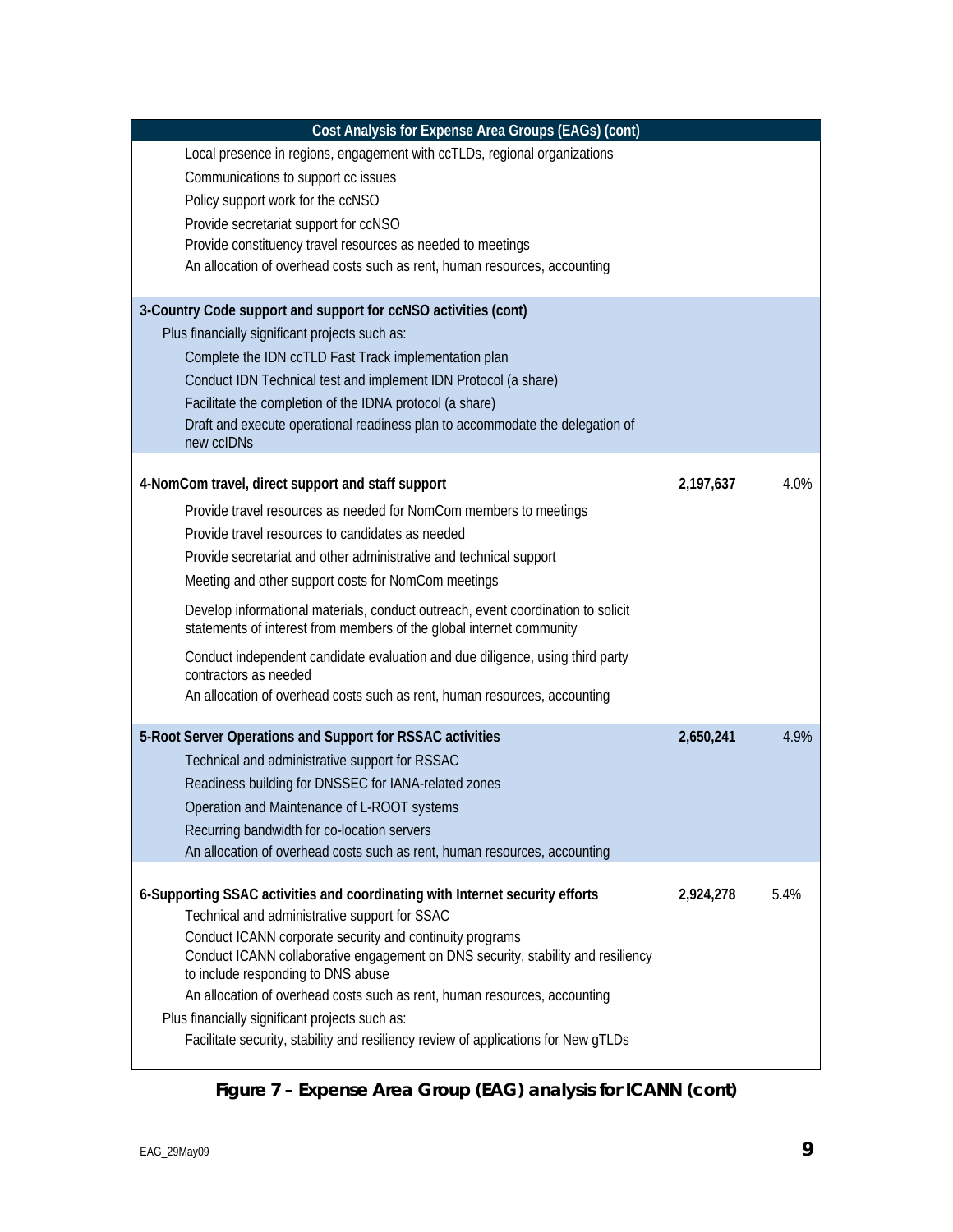| 7- At-Large Support and support for ALAC activities<br>3,735,206<br>6.9%<br>Secretariat support for ALAC<br>Policy support work for ALAC<br>Outreach efforts to regional organizations and global engagement<br><b>Translation of documents</b><br>Interpretation costs for meetings and conference calls<br>An allocation of overhead costs such as rent, human resources, accounting<br>8-TLG/IETF Support<br>2,463,846<br>4.5%<br><b>IANA</b> functions<br><b>IANA</b> efforts to review Internet drafts |
|-------------------------------------------------------------------------------------------------------------------------------------------------------------------------------------------------------------------------------------------------------------------------------------------------------------------------------------------------------------------------------------------------------------------------------------------------------------------------------------------------------------|
|                                                                                                                                                                                                                                                                                                                                                                                                                                                                                                             |
|                                                                                                                                                                                                                                                                                                                                                                                                                                                                                                             |
|                                                                                                                                                                                                                                                                                                                                                                                                                                                                                                             |
|                                                                                                                                                                                                                                                                                                                                                                                                                                                                                                             |
|                                                                                                                                                                                                                                                                                                                                                                                                                                                                                                             |
|                                                                                                                                                                                                                                                                                                                                                                                                                                                                                                             |
|                                                                                                                                                                                                                                                                                                                                                                                                                                                                                                             |
|                                                                                                                                                                                                                                                                                                                                                                                                                                                                                                             |
|                                                                                                                                                                                                                                                                                                                                                                                                                                                                                                             |
|                                                                                                                                                                                                                                                                                                                                                                                                                                                                                                             |
| An allocation of overhead costs such as rent, human resources, accounting                                                                                                                                                                                                                                                                                                                                                                                                                                   |
| Engagement with respective organizations                                                                                                                                                                                                                                                                                                                                                                                                                                                                    |
|                                                                                                                                                                                                                                                                                                                                                                                                                                                                                                             |
| 9-Travel and coordination for Board activities & staff support for meeting preparation<br>13.2%<br>7,164,604                                                                                                                                                                                                                                                                                                                                                                                                |
| Travel support for Board members to ICANN meetings                                                                                                                                                                                                                                                                                                                                                                                                                                                          |
| Travel support for Board members to workshops and other meetings                                                                                                                                                                                                                                                                                                                                                                                                                                            |
| Training for Board members                                                                                                                                                                                                                                                                                                                                                                                                                                                                                  |
| Specialized software for Board                                                                                                                                                                                                                                                                                                                                                                                                                                                                              |
| Executive efforts to support Board actions and activities                                                                                                                                                                                                                                                                                                                                                                                                                                                   |
| Staff support for Board members                                                                                                                                                                                                                                                                                                                                                                                                                                                                             |
| Conference calls                                                                                                                                                                                                                                                                                                                                                                                                                                                                                            |
| An allocation of overhead costs such as rent, human resources, accounting                                                                                                                                                                                                                                                                                                                                                                                                                                   |
| 6.9%<br>10-Government Relations and support for GAC activities<br>3,733,409                                                                                                                                                                                                                                                                                                                                                                                                                                 |
| Secretariat support for GAC                                                                                                                                                                                                                                                                                                                                                                                                                                                                                 |
| Policy support work for GAC                                                                                                                                                                                                                                                                                                                                                                                                                                                                                 |
| Engagement in international intergovernmental foras, partnerships with                                                                                                                                                                                                                                                                                                                                                                                                                                      |
| governmental organizations                                                                                                                                                                                                                                                                                                                                                                                                                                                                                  |
| Regional liaison efforts with local governments                                                                                                                                                                                                                                                                                                                                                                                                                                                             |
| An allocation of overhead costs such as rent, human resources, accounting                                                                                                                                                                                                                                                                                                                                                                                                                                   |
|                                                                                                                                                                                                                                                                                                                                                                                                                                                                                                             |
| 11-Ombudsman<br>451,376<br>0.8%<br>Salary, travel support, and administrative costs to operate office of the Ombudsman                                                                                                                                                                                                                                                                                                                                                                                      |

**Figure 7 – Expense Area Group (EAG) analysis for ICANN (end)**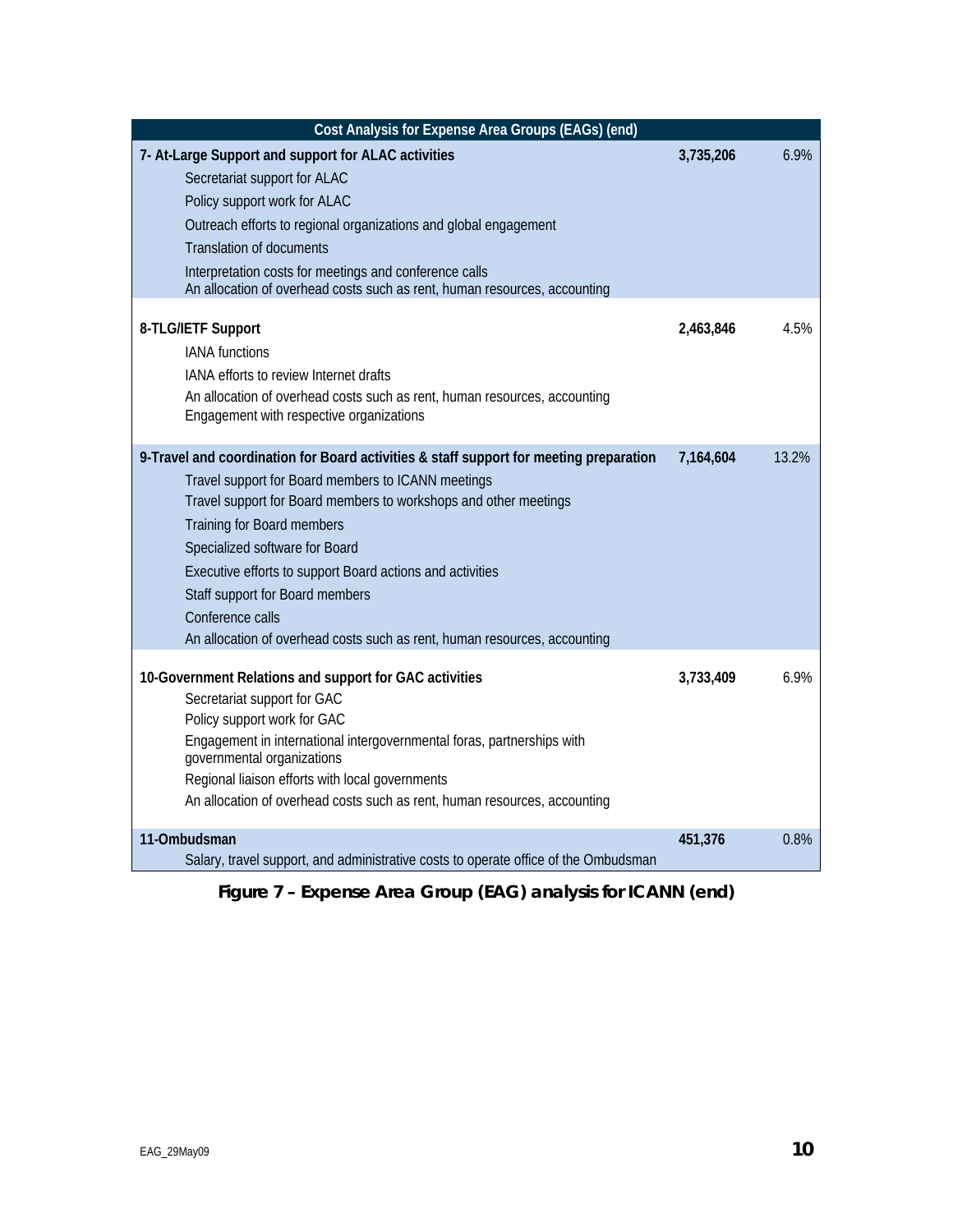# **2. Cost Accounting Principles**

Presenting ICANN's budgets and expenses in EAG categories or functional categories is helpful in evaluating how ICANN spends its money and how future spending should be prioritized. However, because of the cross-functional aspect of ICANN's activities, true understanding of ICANN's budget and expenses is possible only by looking at all costs in total.

**How do project costs such as the New gTLD program tie into the EAG cost analysis?** 

Providing an analysis of ICANN's costs by Expense Area Group (EAG), can be helpful to allow stakeholders and others to have a better understanding of their impact on ICANN overall. However, most of the primary activities, or projects, of ICANN cut across and deeply impact each EAG area. The New gTLD project, by example, requires significant resources from virtually all EAG areas and functional areas. The ccNSO (with associated costs to support it), expends time and resources on the New gTLD program. Similarly, resources required to support engagement with all stakeholders, including with the GAC and efforts to engage governments in ICANN's processes are currently expended on the New gTLD program. The same is true for ALAC/At-Large, SSAC/security, and so on. Thus, the New gTLD program does not simply require all costs deemed through this analysis to be dedicated to support generic TLDs and support for GNSO activities. The functional reporting, which is now part of ICANN monthly dashboard reporting provides a clearer view of the key projects and functions that drive ICANN's most critical projects. In short, functional reporting is most critical for understanding how ICANN prioritizes its efforts; however, EAG analysis can be helpful to better understand how stakeholders' interests impact ICANN's operations as one tries to ensure all stakeholders are engaged on a global level. Both of these reports (and undoubtedly more to come in the future) in aggregate paint a meaningful picture of ICANN's spending.

#### **How are costs estimated?**

Accounting practice allows for many approaches to analyze costs, including activity analysis, percent of revenue, percent of transaction volume, percent of TLD activity, and direct/allocation/overhead spread. While each has merit, the primary approach applicable for EAG analysis is to:

- 1. Estimate the direct costs associated with the cost analysis group (examples might be registrar data escrow expenses, generic TLD support and GNSO).
- 2. Allocate time and other remaining costs across the EAG areas based on estimated percentage effort for each group (where costs or effort can be clearly associated with an expense area group).
- 3. General costs not associated with an EAG interest area or functional areas (for example, rent, accounting, and human resources) are spread proportionately across all groups.

To understand this analysis, it is important to understand how costs are captured at ICANN. First, all costs are captured by their natural accounting groups. Salaries, employee benefits, and other costs required to recruit and retain staff are captured as personnel costs. Airfare, lodging, meals, incidental travel, and meeting event costs are captured in travel costs. Consultant, legal, accounting, and translation charges are captured as professional service costs. Any remaining costs such as communications, real estate related, office supplies, and computer hardware and software are captured as administrative costs.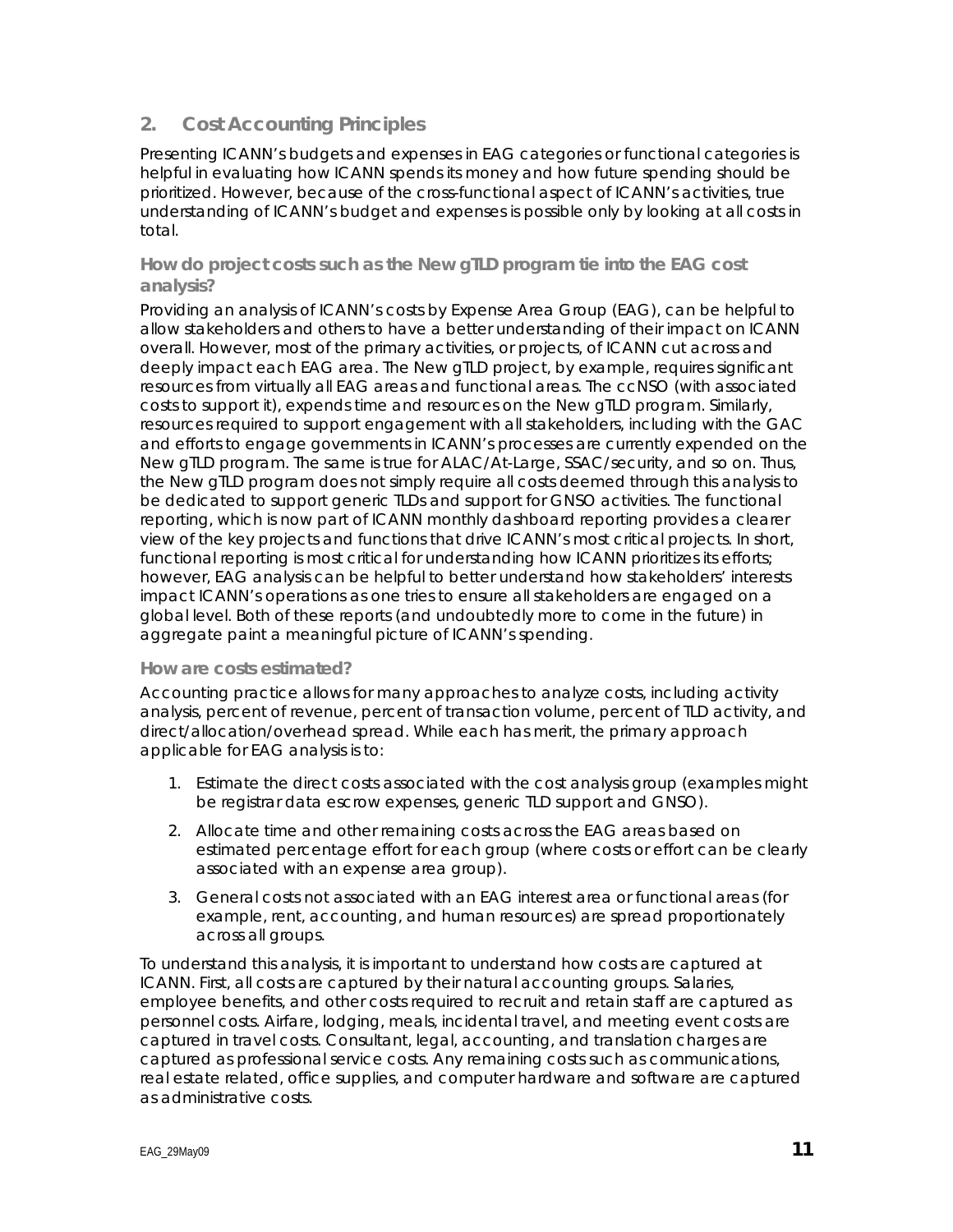Second, staff is assigned, and all costs are classified to a department. Some departments such as policy development support, global partnerships, and meeting support are aligned with functional reporting and addressing the interests and needs of all stakeholders globally. Other departments, such as gTLD registry liaison and gTLD registrar liaison, are aligned with the EAG or stakeholder interest area that they primarily support. Still other departments, such as finance, HR and IT, are general support functions and thus are not exclusively or primarily associated with a specific ICANN function. Rather, these resources support and thus are allocated across all of ICANN's functions.

Finally, costs can be captured in a functional category by being assigned to a project. Project costs are captured as they are incurred can be easily and specifically associated with a project. Thus, for example, a consultant engaged to study an aspect of the New gTLD Program (perhaps evaluation criteria) would be assigned to that project. Another example would be the costs for an ICANN International public meeting dedicated to a specific project. If the sole purpose of such a meeting was to resolve a technical issue for IDNs, then the costs could be captured as an IDN project cost.

Each ICANN thrice annual meeting has a project set up for it, and all costs associated with that meeting are assigned to that project; for example, the Sydney meeting. The costs of that meeting are not directly assigned to other projects because the costs as incurred are not easily and specifically identified with specific projects. It is difficult to estimate what parts of a meeting are related only to the New gTLD Program, which costs are only related to the IDN project, and which parts of a meeting are only related to security activities. The interdependence of functions, projects, and even EAG groups dictate that these costs are allocated and not directly charged.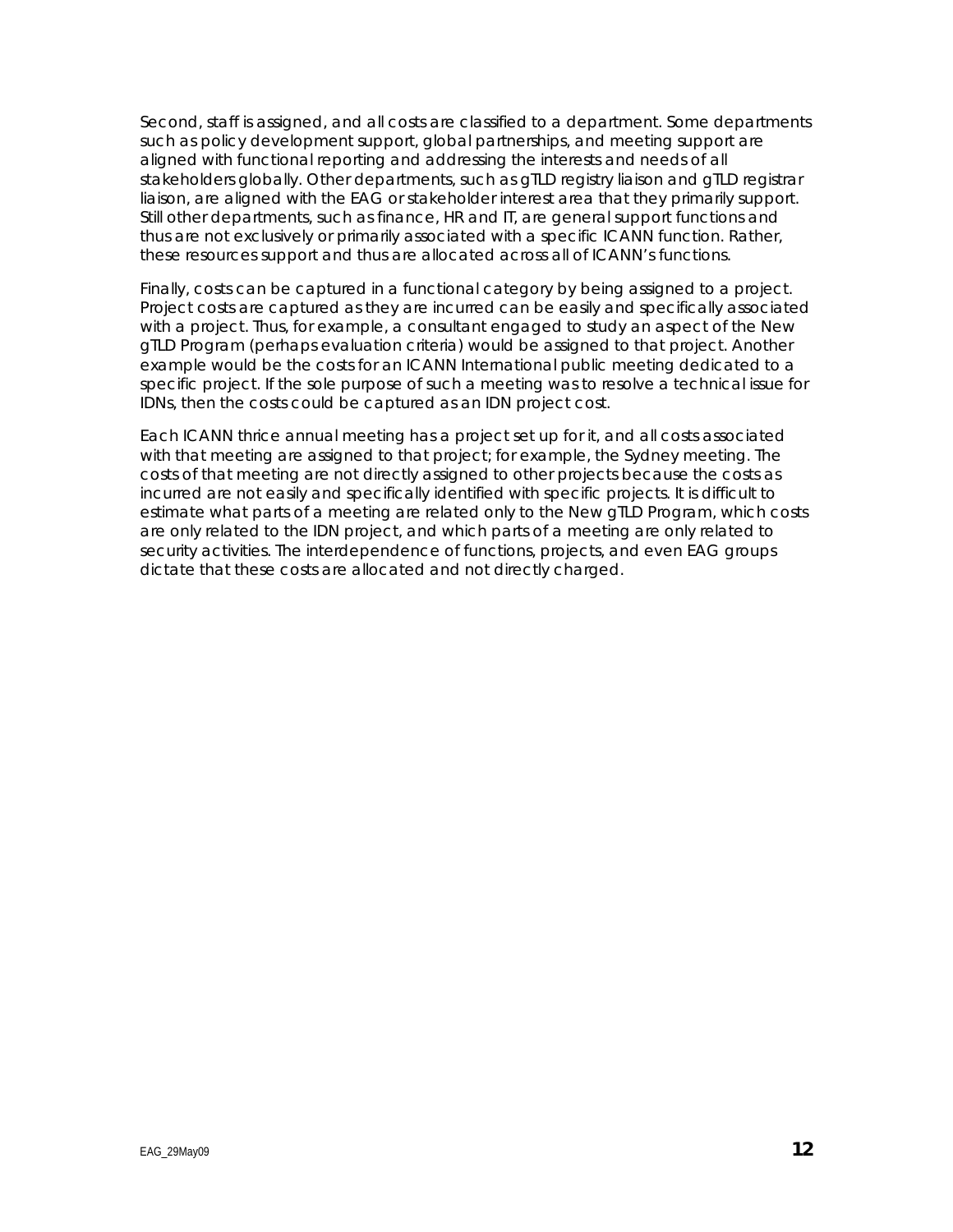**3. How Cost Accounting Principles are applied to EAG analysis** 

This section provides a more detailed look at how these cost accounting principles are applied to the EAG analysis.

Estimating the ongoing costs to ICANN to support an Expense Area Group or a functional area begins with the natural accounts as shown in Figure 8, and then is broken down by functional categories as shown in Figure 9.

| Category                     | Proposed FY10 Budget (\$) |  |  |
|------------------------------|---------------------------|--|--|
| Personnel                    | 23,287,000                |  |  |
| Travel (including Meetings)  | 12.065.000                |  |  |
| <b>Professional Services</b> | 12.456.000                |  |  |
| Administration               | 6.559.000                 |  |  |
| Total                        | 54,367,000                |  |  |

### **Figure 8 – FY10 budget broken down by Natural Accounting**

| <b>Functional Categories</b>                                                                                                     |      | FY10 Budget (\$ millions) |  |
|----------------------------------------------------------------------------------------------------------------------------------|------|---------------------------|--|
| New gTLD Implementation and Delegation                                                                                           | 7.45 | 13.7%                     |  |
| <b>IDN</b> Implementation                                                                                                        | 1.25 | 2.3%                      |  |
| IANA and Technology Operations Improvements                                                                                      | 4.88 | 9.0%                      |  |
| Security, Stability, and Resiliency (SSR) Operations                                                                             | 5.48 | 10.1%                     |  |
| <b>Contractual Compliance</b>                                                                                                    | 3.22 | 5.9%                      |  |
| Core Meeting Logistics                                                                                                           | 5.99 | 11.0%                     |  |
| <b>Constituency Support</b>                                                                                                      | 6.27 | 11.5%                     |  |
| <b>Policy Development Support</b>                                                                                                | 5.18 | 9.6%                      |  |
| Global Engagement and Increasing International Participation                                                                     | 6.38 | 11.7%                     |  |
| <b>DNS Operations</b>                                                                                                            | 1.46 | 2.7%                      |  |
| Administrative improvement and other operations such as Board Support, NomCom<br>support, Ombudsman and Community travel support | 6.77 | 12.5%                     |  |
| Total                                                                                                                            | 54.3 | 100.0%                    |  |

**Figure 9 – FY10 budget broken down by Functional Categories**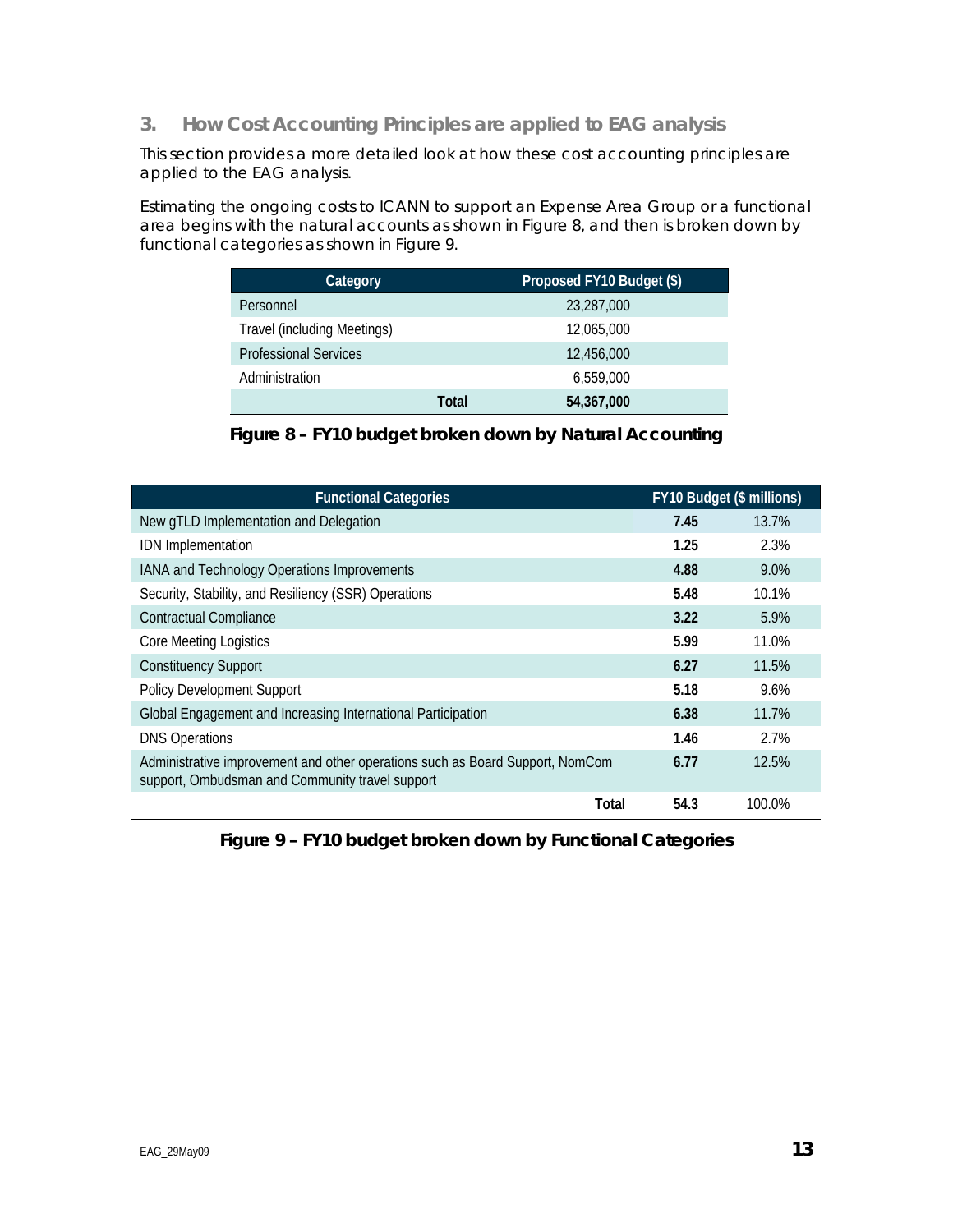The EAG analysis for FY10 budget is repeated in Figure 10. These tables were developed using the cost accounting principles described in Section 2. More details about the methodology used are discussed below.

| <b>Expense Area Group (EAG)</b>                                                          | <b>Dollars</b> | %     |
|------------------------------------------------------------------------------------------|----------------|-------|
| 1 - Support for IP addressing, RIR related activities, and NRO/ASO support               | 1,276,442      | 2.3   |
| 2 - Support for Generic TLD activities and GNSO support                                  | 18,687,532     | 34.4  |
| 3 - Country Code support and support for ccNSO activities                                | 9,062,481      | 16.7  |
| 4 – NomCom travel, direct support and staff support                                      | 2,197,637      | 4.0   |
| 5 - Root Server Operations and Support for RSSAC activities                              | 2,650,241      | 4.9   |
| 6 – Supporting SSAC activities and coordinating with Internet security efforts           | 2,924,278      | 5.4   |
| 7 - At-Large Support & support for ALAC activities                                       | 3,735,206      | 6.9   |
| 8 - TLG/IETF support                                                                     | 2.463.846      | 4.5   |
| 9 – Travel and coordination for Board activities & staff support for meeting preparation | 7,164,604      | 13.2  |
| 10 - Government relations and support for GAC activities                                 | 3,733,409      | 6.9   |
| 11 – Ombudsman                                                                           | 451,376        | 0.8   |
| Total                                                                                    | 54,347,052     | 100.0 |

**Figure 10 – FY10 budget broken down by Expense Area Categories (EAG)**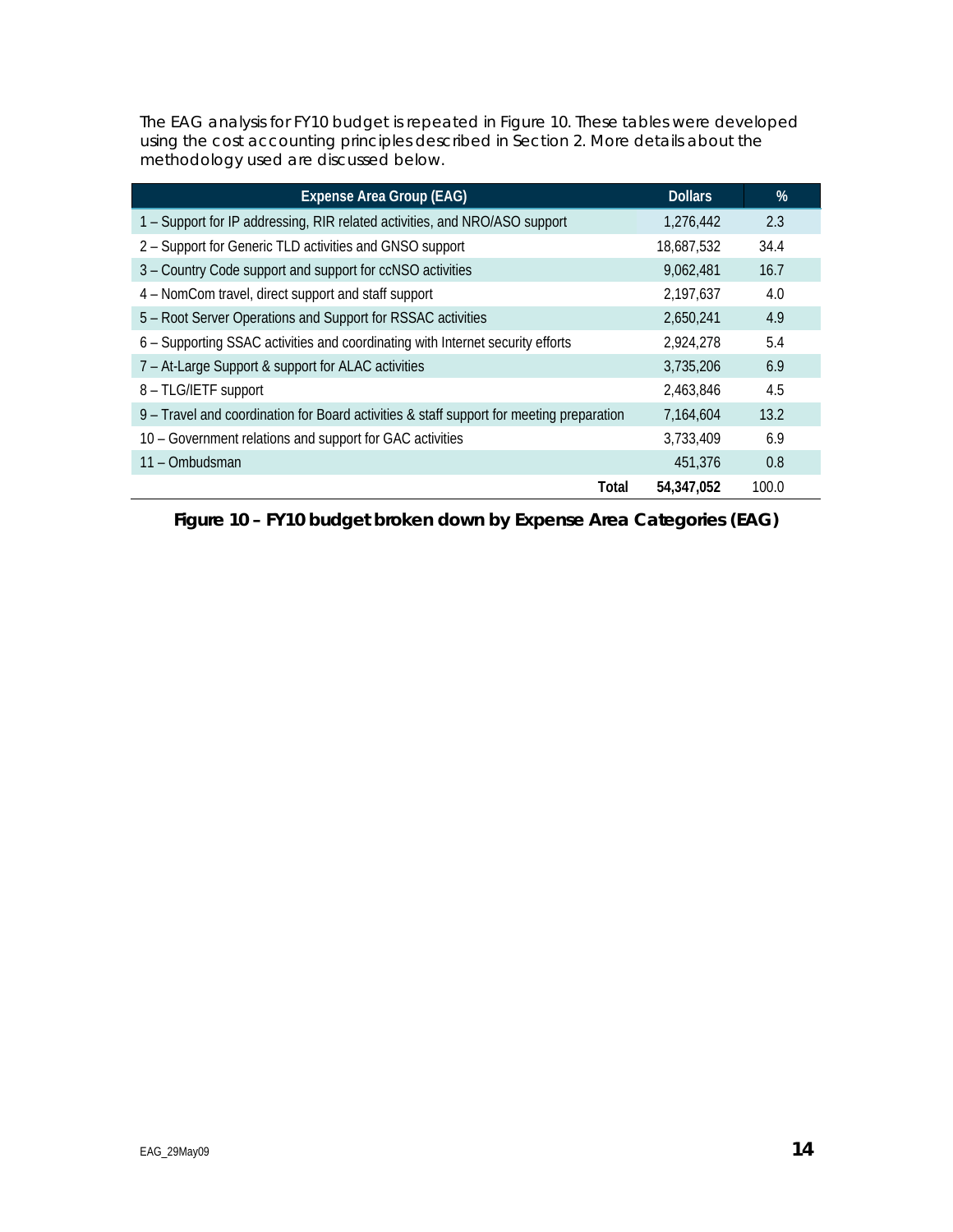# **Labor Allocation by EAG**

Labor costs are calculated by estimating the portion of time spent by each ICANN staff member for each category. Figure 11 is an extract of the labor allocation chart showing how the time for four representative members of ICANN's staff is allocated for to functional reporting.

| <b>Functional Allocation</b>  | <b>Executive</b><br>A<br>$(\%)$ | <b>IANA Staff</b><br>Member B<br>$(\%)$ | Registrar<br><b>Support Staff</b><br>Member C (%) | <b>Policy Staff</b><br>Member D<br>$(\%)$ | <b>GP Staff</b><br><b>Member</b><br>$(\%)$ |
|-------------------------------|---------------------------------|-----------------------------------------|---------------------------------------------------|-------------------------------------------|--------------------------------------------|
| $1 - New gTLD$                | 10                              | 5                                       | 10                                                | 20                                        | 5                                          |
| $2 - IDN$                     | 5                               | 0                                       | $\Omega$                                          | 10                                        | 10                                         |
| $3 - IANA$                    | 5                               | 90                                      | $\overline{0}$                                    | $\theta$                                  | 10                                         |
| $4 -$ Security                | 10                              | 5                                       | 0                                                 | 5                                         | 5                                          |
| 5 - Contractual<br>Compliance | 5                               | $\theta$                                | 5                                                 | $\Omega$                                  |                                            |
| $6 - Meetings$                | 0                               | 0                                       | $\theta$                                          | $\theta$                                  | 5                                          |
| 7 - Constituency Support      | 5                               | $\Omega$                                | 75                                                | 5                                         | 20                                         |
| 8 - Policy Development        | 20                              | 0                                       | 5                                                 | 50                                        | 5                                          |
| 9 - Broaden Participation     | 10                              | $\Omega$                                | $\theta$                                          | $\theta$                                  | 35                                         |
| 10 - Travel Support           | $\Omega$                        | 0                                       | $\Omega$                                          | $\Omega$                                  | $\Omega$                                   |
| 11 - Ombudsman                | 0                               | $\Omega$                                | $\Omega$                                          | $\theta$                                  | $\Omega$                                   |
| 12 - Board Support            | 15                              | 0                                       | 5                                                 | 5                                         | $\Omega$                                   |
| 13 - NomCom                   | $\Omega$                        | $\Omega$                                | $\Omega$                                          | $\theta$                                  | $\overline{2}$                             |
| 14 - DNS Operations           | 0                               | $\theta$                                | 0                                                 | $\theta$                                  | $\theta$                                   |
| 15 - Admin Improvement        | $\overline{0}$                  | $\Omega$                                | $\theta$                                          | 5                                         | $\overline{2}$                             |
| 16 - Overhead                 | 15                              | 0                                       | $\Omega$                                          | $\Omega$                                  | $\Omega$                                   |
| <b>Total Allocation</b>       | 100                             | 100                                     | 100                                               | 100                                       | 100                                        |

**Figure 11 – Labor costs by Functional Category**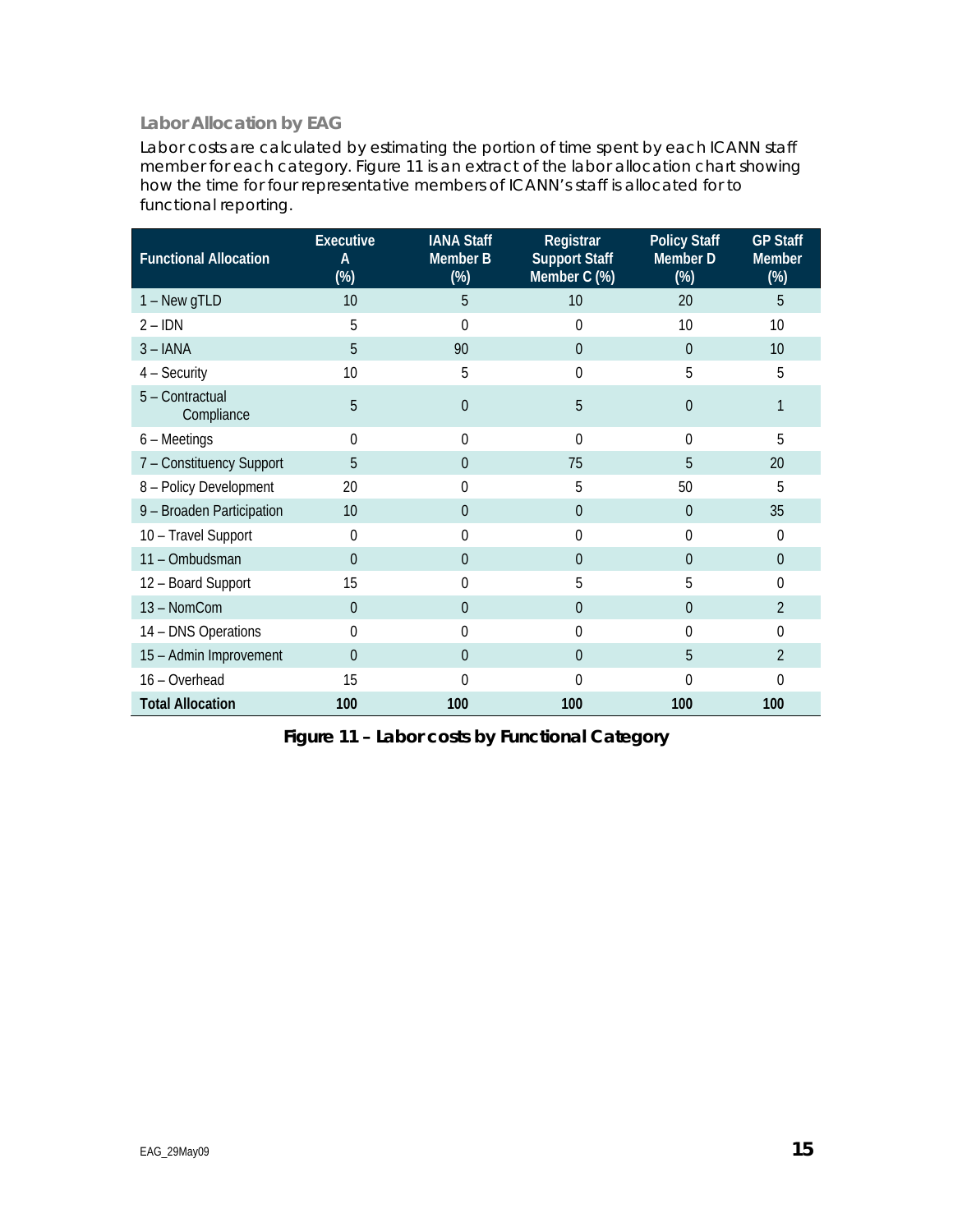Similarly, Figure 12 is an extract of the labor allocation chart showing how the time for these four ICANN staff members is allocated across the Expense Area Groups (EAG). One staff member is an executive called upon for support across almost all functions and cost analysis groups. This executive spends more time is spent on Board activities. Another example is an IANA staff member, who spends the bulk of time on IANA functions, but also spends time on the New gTLD Program and security issues. This staff member spends about 50% of time on IETF matters, 30% on DNS matters, and 10% on number resource activities.

| <b>Cost Analysis for EAGs</b>                                                                  | Executive<br>$(\%)$ | <b>IANA Staff</b><br>Member (%) | Registrar<br><b>Support Staff</b><br>Member (%) | <b>Policy Staff</b><br>Member (%) | <b>GP staff</b><br>member<br>$(\%)$ |
|------------------------------------------------------------------------------------------------|---------------------|---------------------------------|-------------------------------------------------|-----------------------------------|-------------------------------------|
| 1 – Support for IP addressing,<br>RIR related activities, and<br>NRO/ASO support               | 5                   | 10                              | $\mathbf 0$                                     | 5                                 | 15                                  |
| 2 - Support for generic TLD<br>activities and GNSO support                                     | 35                  | 10                              | 90                                              | 35                                | 15                                  |
| 3 - Country Code support and<br>support for ccNSO activities                                   | 10                  | 20                              | $\theta$                                        | 25                                | 20                                  |
| 4 - NomCom travel, direct<br>support and staff support                                         | $\Omega$            | 0                               | $\theta$                                        | 0                                 | 0                                   |
| 5 - Root Server Operations and<br>support for RSSAC activities                                 | $\Omega$            | $\theta$                        | $\theta$                                        | $\overline{0}$                    | 0                                   |
| 6 - Supporting SSAC activities<br>and coordinating with Internet<br>security efforts           | 5                   | 5                               | $\overline{0}$                                  | 5                                 | 8                                   |
| 7 - At-Large support & support<br>for ALAC activities                                          | 5                   | $\overline{0}$                  | $\overline{0}$                                  | 10                                | $\overline{7}$                      |
| 8 - TLG/IETF support                                                                           | $\theta$            | 50                              | $\theta$                                        | $\mathbf{0}$                      | 5                                   |
| 9 - Travel and coordination for<br>Board activities & staff support<br>for meeting preparation | 15                  | 5                               | 10                                              | 10                                | 15                                  |
| 10 - Government relations and<br>support for GAC activities                                    | 25                  | 0                               | $\overline{0}$                                  | 10                                | 15                                  |
| 11 - Ombudsman                                                                                 | $\Omega$            | $\theta$                        | $\overline{0}$                                  | $\overline{0}$                    | 0                                   |
| <b>Total Allocation</b>                                                                        | 100                 | 100                             | 100                                             | 100                               | 100                                 |

**Figure 12 – Labor costs by Expense Area Group (EAG)**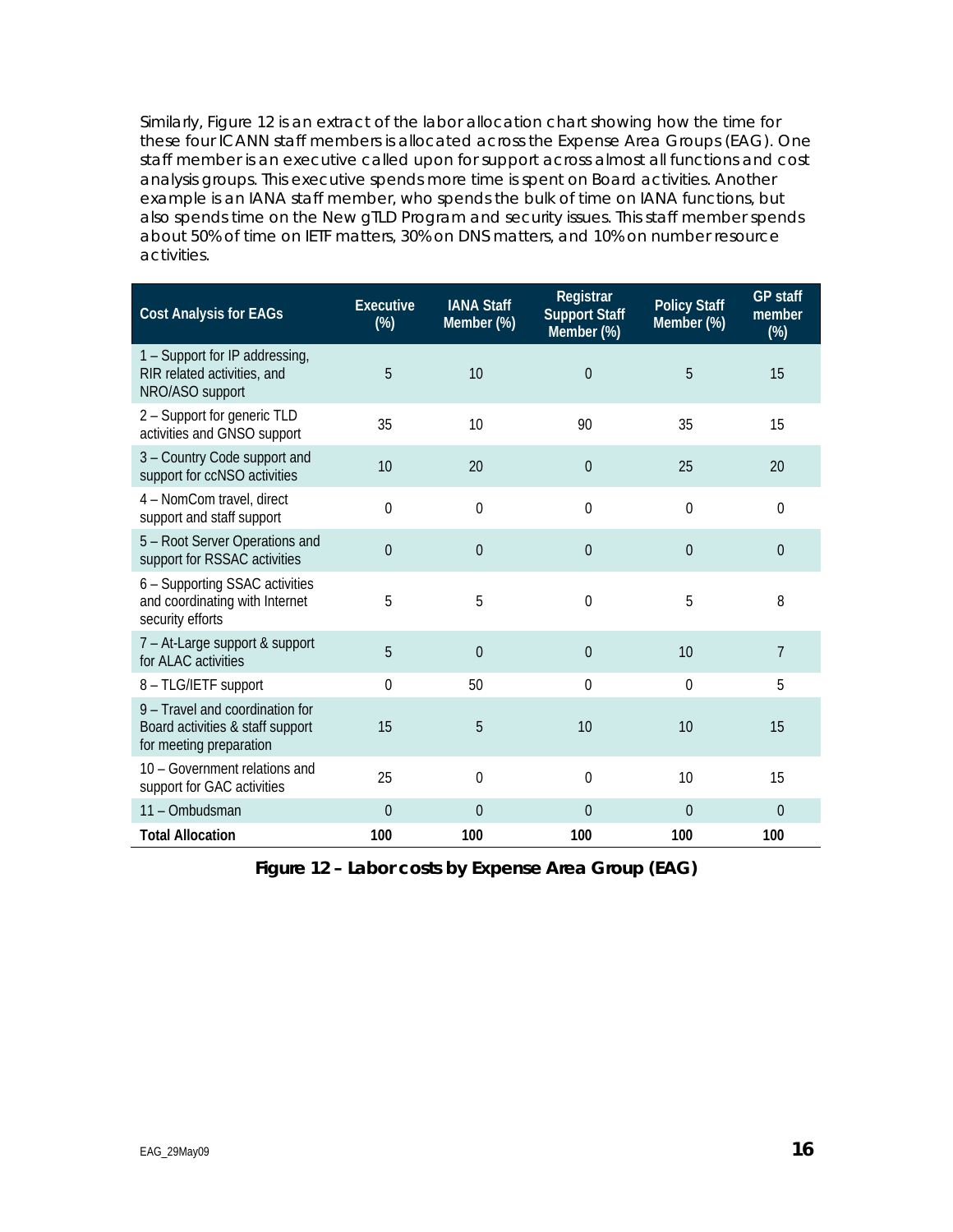### **Travel Allocation by EAG**

Of the \$11.5 million of travel costs in the FY10 budget, about \$3 million was directly assigned to several EAG categories. These include the Fellowship Program, Board supported travel, and community members supported travel. The remaining balance followed the allocation of the person involved in the travel. The supporting logic says that staff working on a particular EAG category would presumably have similar allocations of travel costs as they have for labor costs. In addition, some costs were allocated using other methodologies. For example, core meeting support costs were allocated based on estimated meeting space allocated for each EAG. Thus, the ASO uses very little meeting space, but the ccNSO, GNSO, and ALAC require considerably more space to function effectively.

#### **Professional Services Allocation by EAG**

Of the \$11.9 million of professional service costs in the FY10 budget, about \$5.7 million was directly assigned to various EAG categories. The large majority of the costs directly assigned are associated with the generic TLD support and GNSO support, and the bulk of that is driven by the completion of the implementation plan for the New gTLD Program. About \$610,000 of professional services was directly assigned to the ccNSO group. These estimated costs included developing ccTLD training curriculum/materials, interpretation and translation materials, aliasing testing, linguistic support, IDN technical test, and IDN protocol implementation. The balance of the estimated costs for professional services includes allocations of the amounts remaining after direct charges (direct charges are costs that are identified for a specific purpose such as an invoice for SSR work from a consultant).

These allocations primarily follow the allocation ratios established by review of the labor allocations.

#### **Administrative Costs Allocation by EAG**

Of the \$6.3 million of administrative costs in the FY10 budget, about \$600,000 was directly assigned to an EAG category. The balance of the estimated administrative costs includes allocations of the amounts remaining after direct charges. These allocations primarily follow the allocation ratios established by review of the labor allocations.